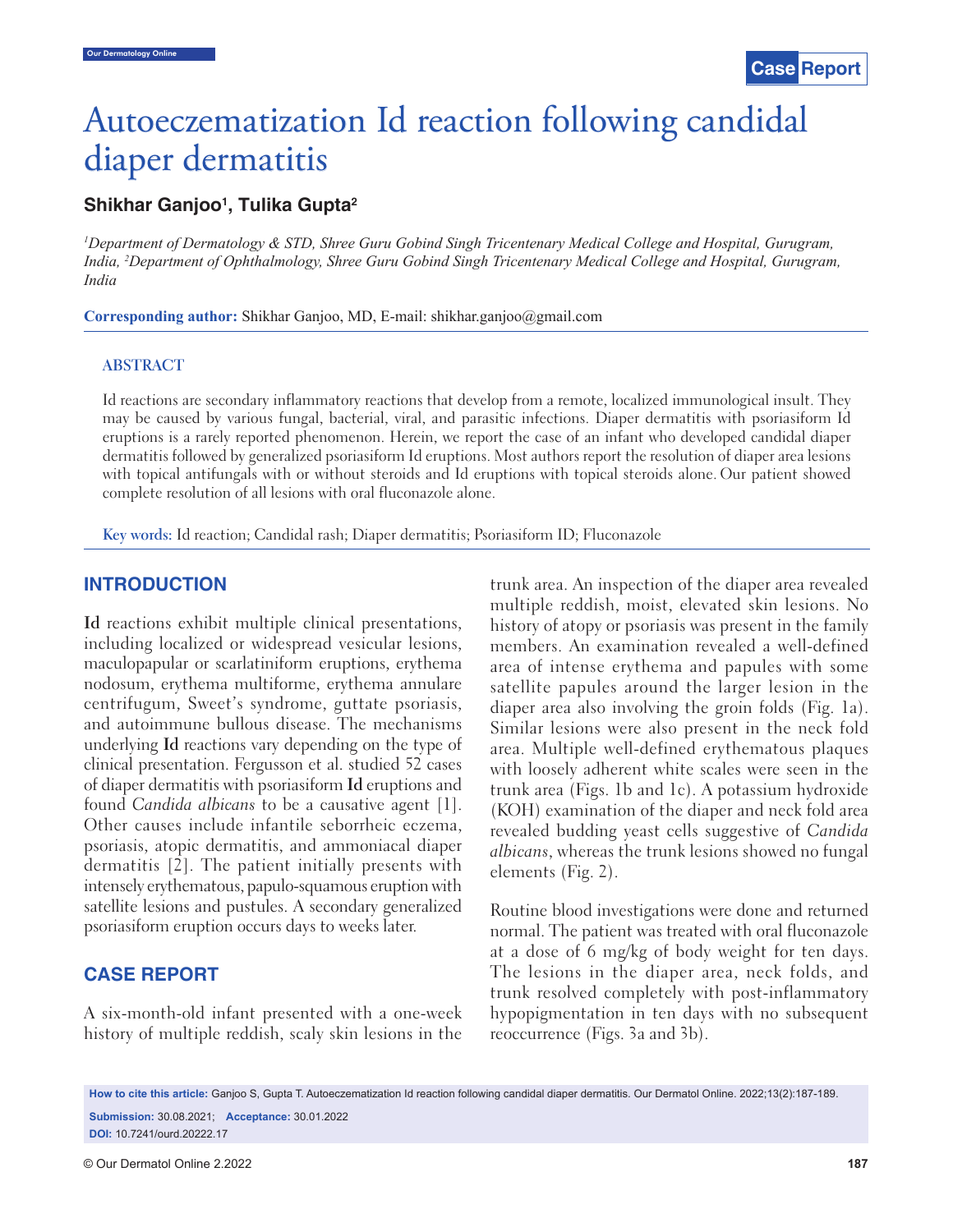#### www.odermatol.com



Figure 1: (a-c) Multiple well-defined, erythematous plaques with loosely adherent white scales present in the anterior and posterior trunk. Involvement of the neck fold and diaper area with erythema.



**Figure 2:** Potassium hydroxide (KOH) examination of the diaper and neck fold areas revealing budding yeast cells suggestive of C*andida albicans*.



**Figure 3:** (a and b) Post-treatment pictures of the complete resolution of the psoriasiform lesions leaving post-inflammatory hypopigmentation

### **DISCUSSION**

Diaper dermatitis is a common condition, especially among newborns and infants. It is an irritating and inflammatory acute dermatitis of the perineal and perianal areas resulting from occlusion and irritation caused by diapers. Diapers create particular conditions of moisture and friction, and with urine and feces come increased pH and irritating enzymes (lipases and proteases) [3]. Fungi may take advantage of all these factors to cause infection. *Candida* yeasts, especially

*Candida albicans*, are responsible for the most frequent secondary infections.

Early irritant dermatitis is characterized by erythema, mild maceration, and edema, while *Candida* diaper dermatitis (CDD) is characterized by erythematous and scaly plaques with maceration and edema, sometimes with satellite pustules or papules, the latter being the most characteristic feature of *Candida* infection [4]. Erosion and ulceration may occur in severe cases.

**Id** reaction is also known as an *auto eczematous response*, as there must be an identifiable initial inflammatory or infectious skin problem that leads to generalized eczema. Josef Jadassohn, a German dermatologist who coined the term **Id**, observed a dermatophytosis infection causing secondary allergic skin dermatitis [5]. Alex et al. observed infants who developed erythema multiforme and psoriasiform-type **Id** reactions due to a *Candida spp.* infection in the diaper area [6]. Fergusson et al. studied 52 cases of diaper dermatitis and napkin dermatitis that later evolved into disseminated psoriasiform **Id** eruptions [1]. One of the definite causes was attributed to *Candida albicans* in these cases. Other causes included infantile seborrheic eczema, psoriasis, atopic dermatitis, and ammoniacal diaper dermatitis.

Rattet et al. studied two cases of diaper dermatitis with the subsequent presence of generalized, papulosquamous, scaly lesions. Biopsies from these lesions showed psoriasis-like histological features [2]. Another such case was studied by Balasubramanian et al., in which a post-ureterostomy infant on prolonged antibiotic therapy developed candidal diaper dermatitis followed by generalized psoriasiform **Id** eruptions [7].

 Due to paucity of literature on the topic, we report a case of an infant who presented with generalized skin lesions resembling psoriasis clinically, with the simultaneous presentation of candidal diaper dermatitis. Most authors report the resolution of diaper area lesions with topical antifungals with or without steroids and **Id** eruptions with topical steroids alone [8]. Our patient showed complete resolution of all lesions with oral fluconazole alone.

## **Consent**

The examination of the patient was conducted according to the principles of the Declaration of Helsinki.

The authors certify that they have obtained all appropriate patient consent forms, in which the patients gave their consent for images